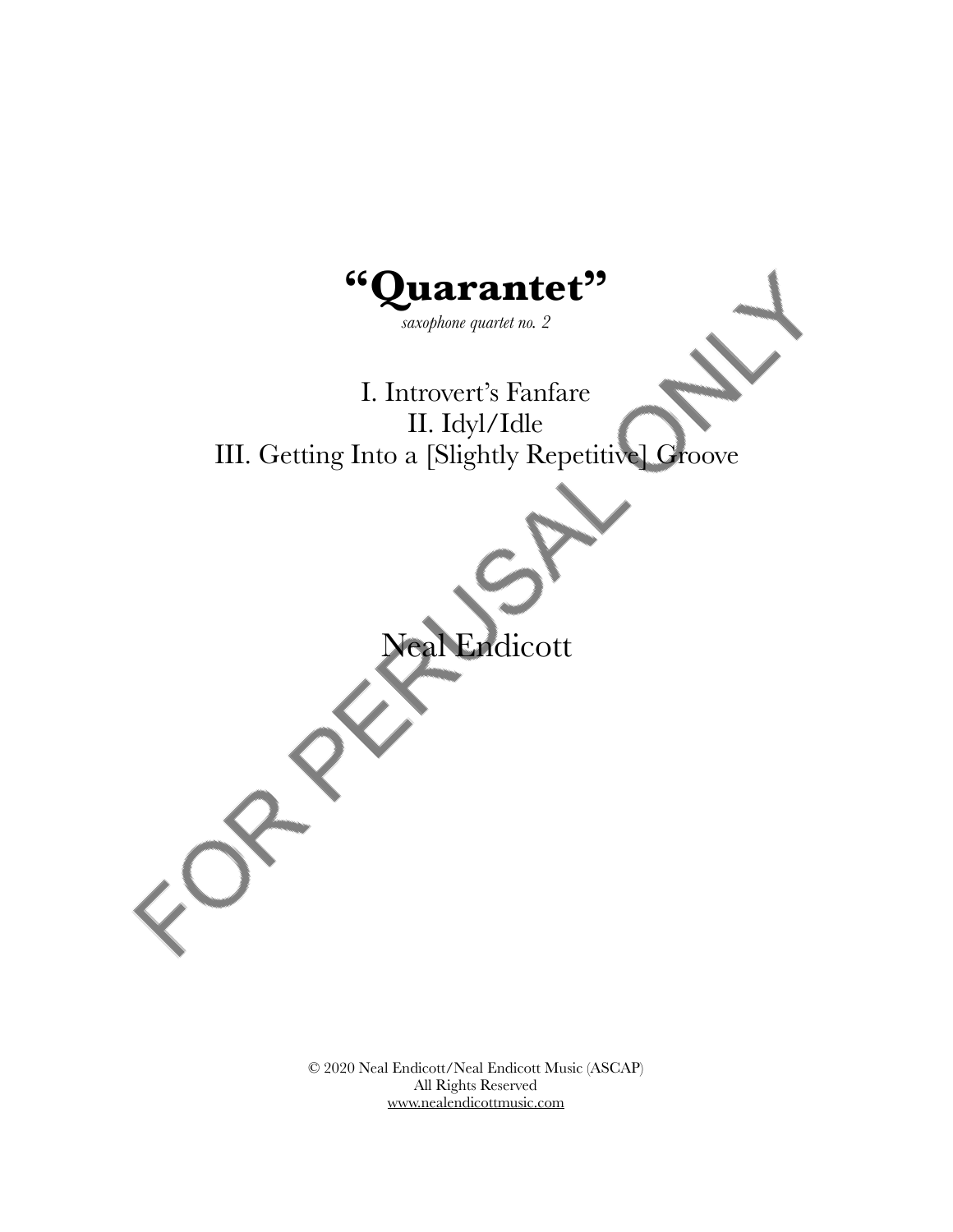#### **Program Notes**

Before January of 2020, few of us realized how different our lives would be only a few months later. The spread of COVID-19 changed almost every aspect of our daily lives. Musicians felt these changes more acutely than many, as our profession has traditionally relied on the gathering of ensembles and audiences. In the age of social distancing, how were we to keep making music? As a composer (and a self-avowed über introvert), I am perhaps more used to plying my craft in solitude than other musicians.

My reaction to having more time on my hands, and not even the semblance of social obligation (or a day job) was to spend more time in the act of composition. The first of several projects to come out of this imposed stint as Composer-In-Residence at my house were the *Isolation Miniatures,* more than thirty short, solo works composed over the period of two weeks, disseminated via social media, and performed by numerous friends, acquaintances, and strangers to be posted online. A number of these miniatures were composed deliberately as preparation for other pieces I was working on. Others were wholly original works. A few of them bespoke expansion into larger, orchestrated works.

Thus: the *Quarantet.* 

The first movement of this quartet was composed several years ago…a fanfare without purpose, at the time. Coming back to it during quarantine, I felt that it spoke fairly effectively to my mindset in isolation, and would make an excellent opening movement for a larger work.

The second movement  $-IdyI/Idle$   $-$  began as a miniature for solo saxophone and was inspired by the tranquility demonstrated by my dog. Expanding it into a quartet, I was moved to embrace the obvious pun presented by the words idyl (pastoral perfection and peace) and idle (the state of stasis that many of us were thrust into by the outbreak of the virus).

The final movement also began as a miniature. Originally for cajon, this movement expresses the juxtaposition of happiness (I mentioned the whole über introvert label already, right?) and boredom that I was feeling while under lockdown.

### **Performance Notes**

This work requires extensive altissimo from all four musicians, particularly the soprano saxophonist. Slap tonguing (represented by the Bartok pizz. symbol) is also pervasive throughout. Multiphonics are utilized in the final movement and fingerings (taken from Londeix's *Hello Mr. Sax*) are given. Should provided fingerings not work, the performer may substitute an alternate multi phonic of appropriately aggressive tone character and approximate range.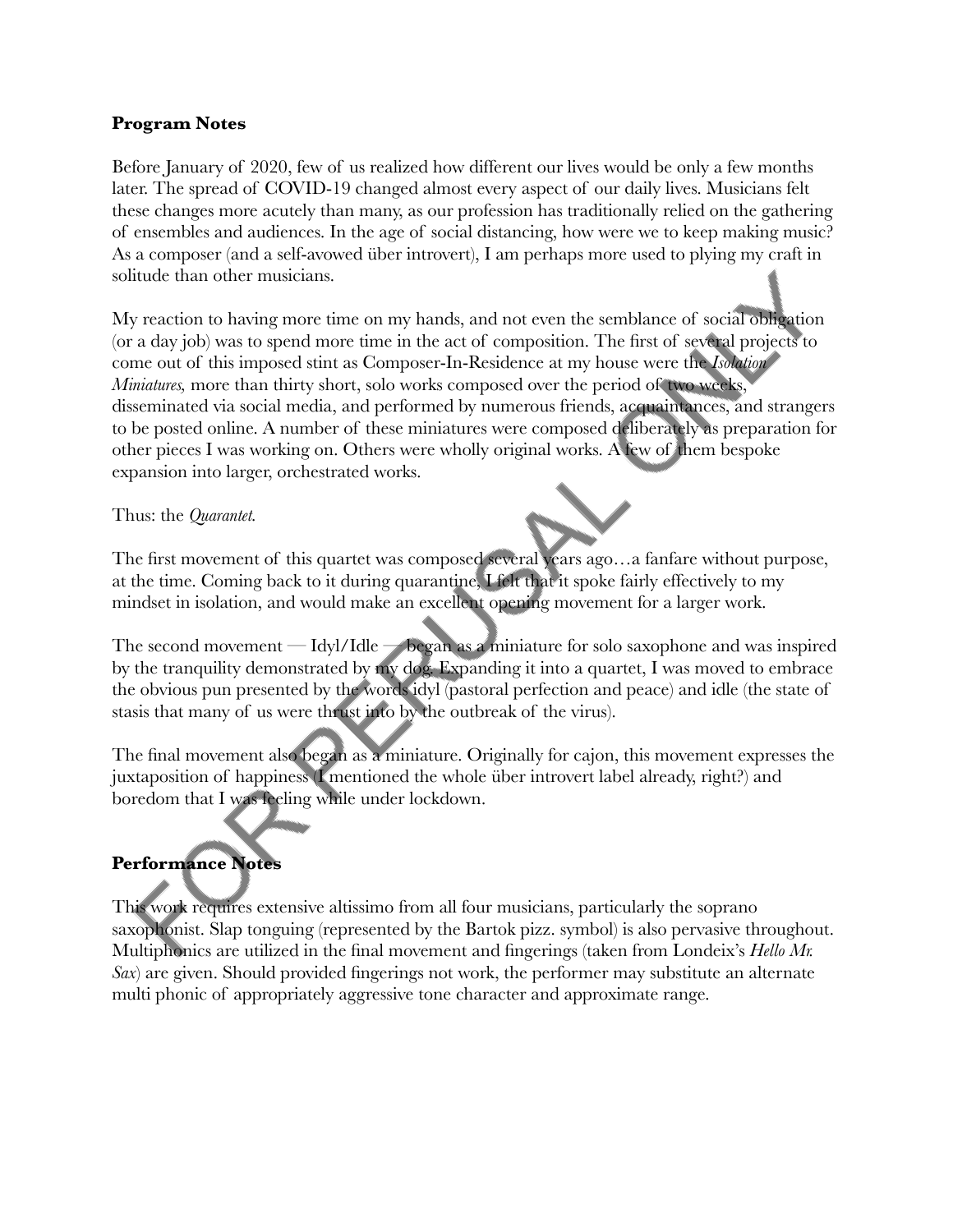#### Score

# **Quarantet**

*saxophone quartet, no. 2*

### I. Introvert's Fanfare

Neal Endicott (ASCAP)

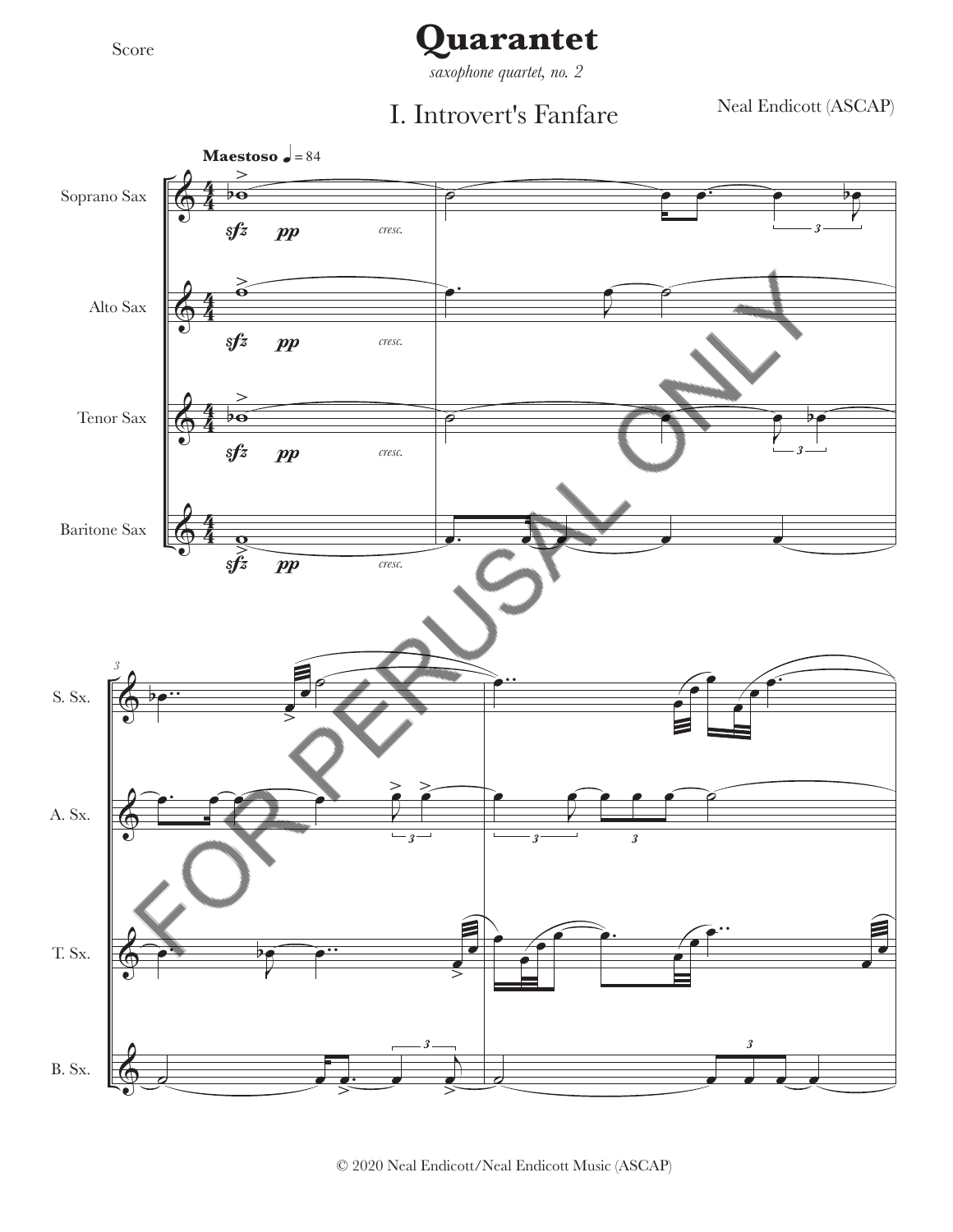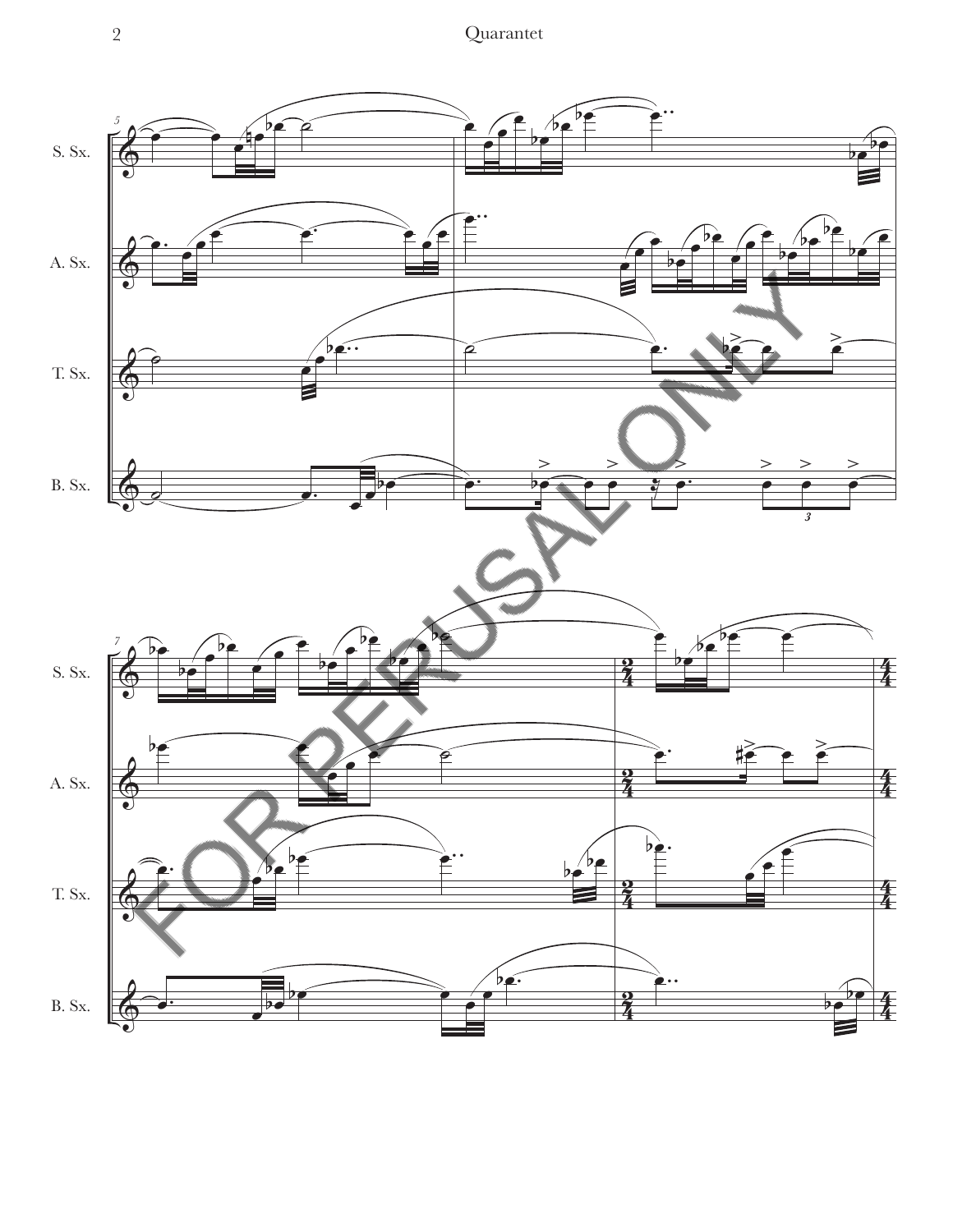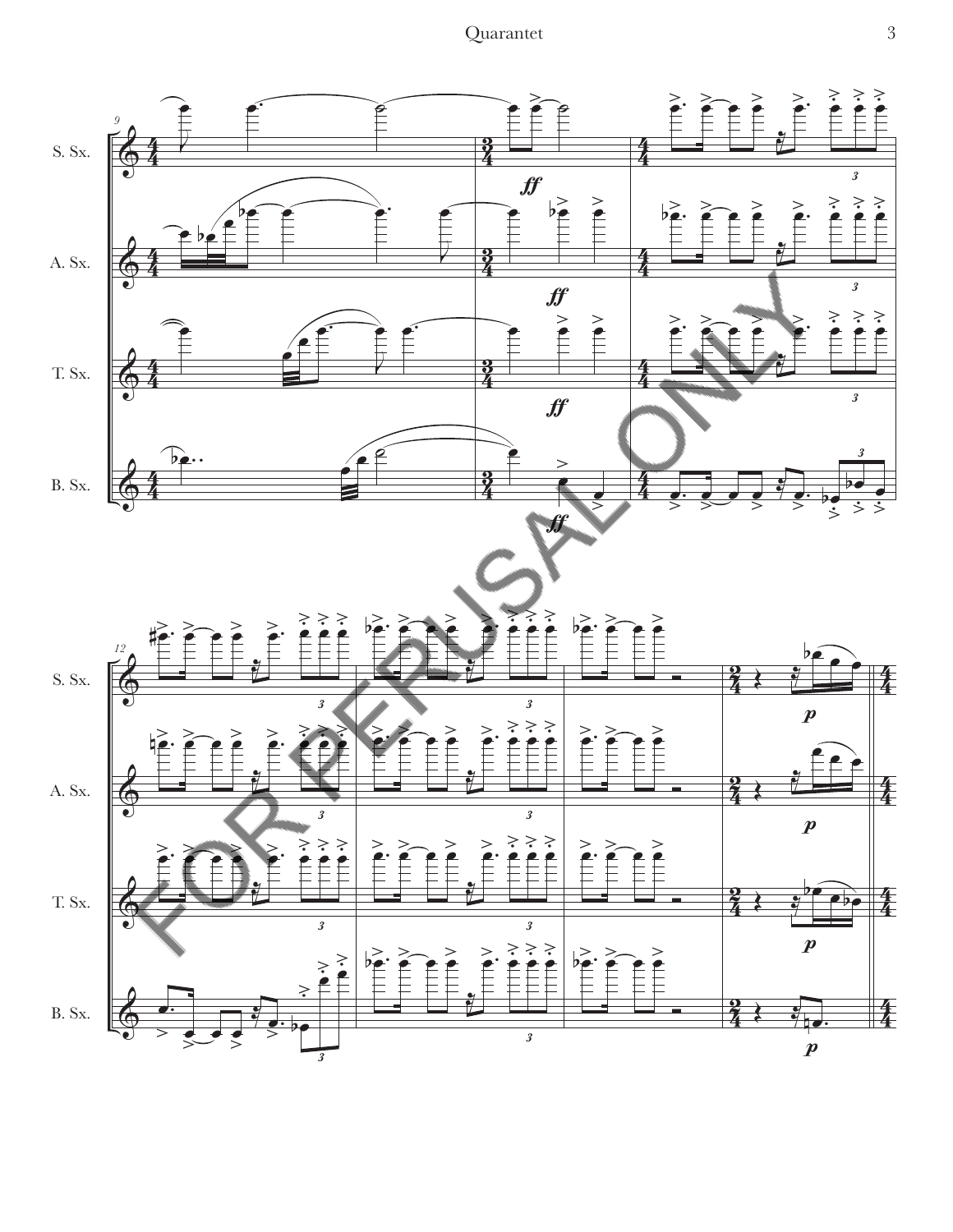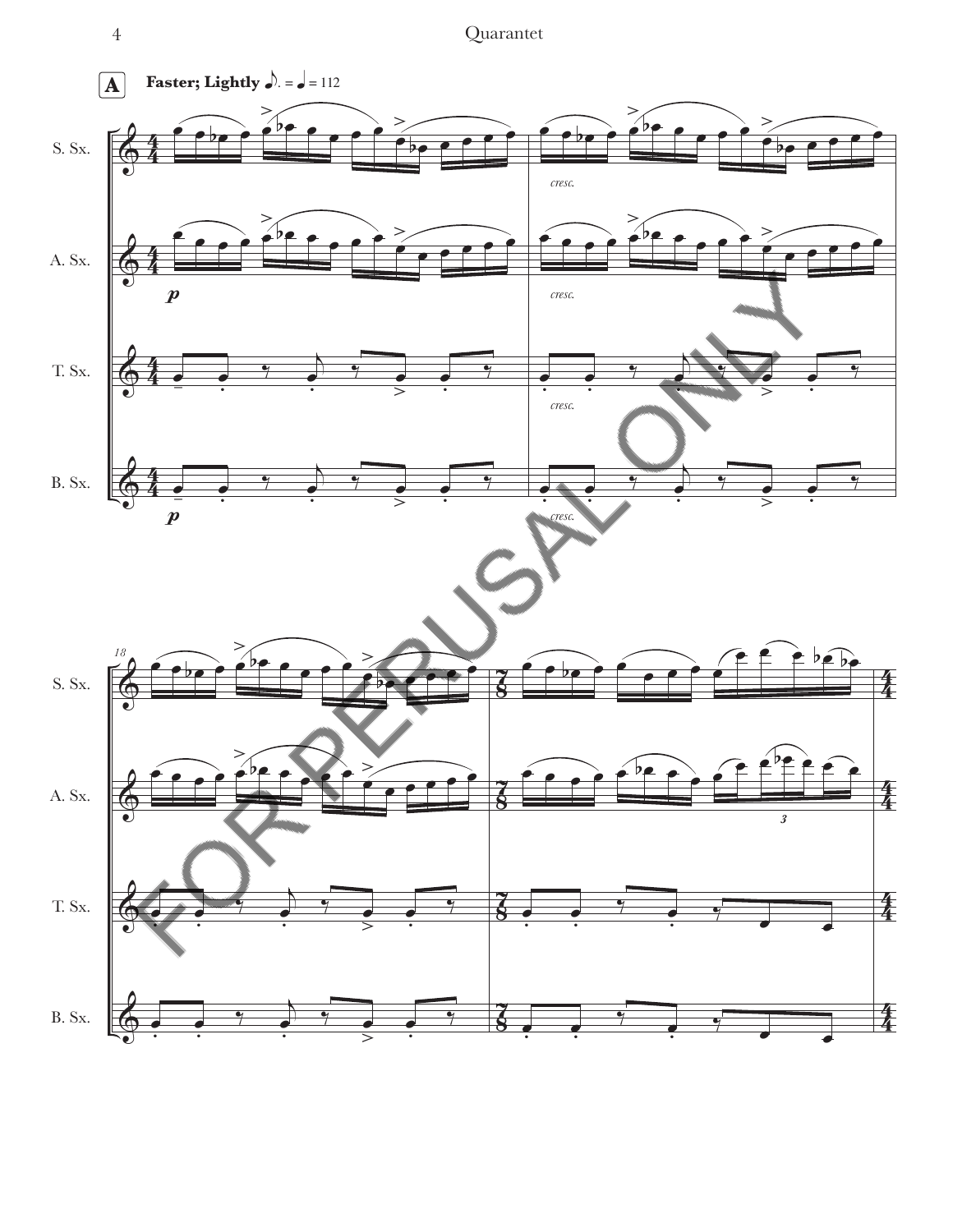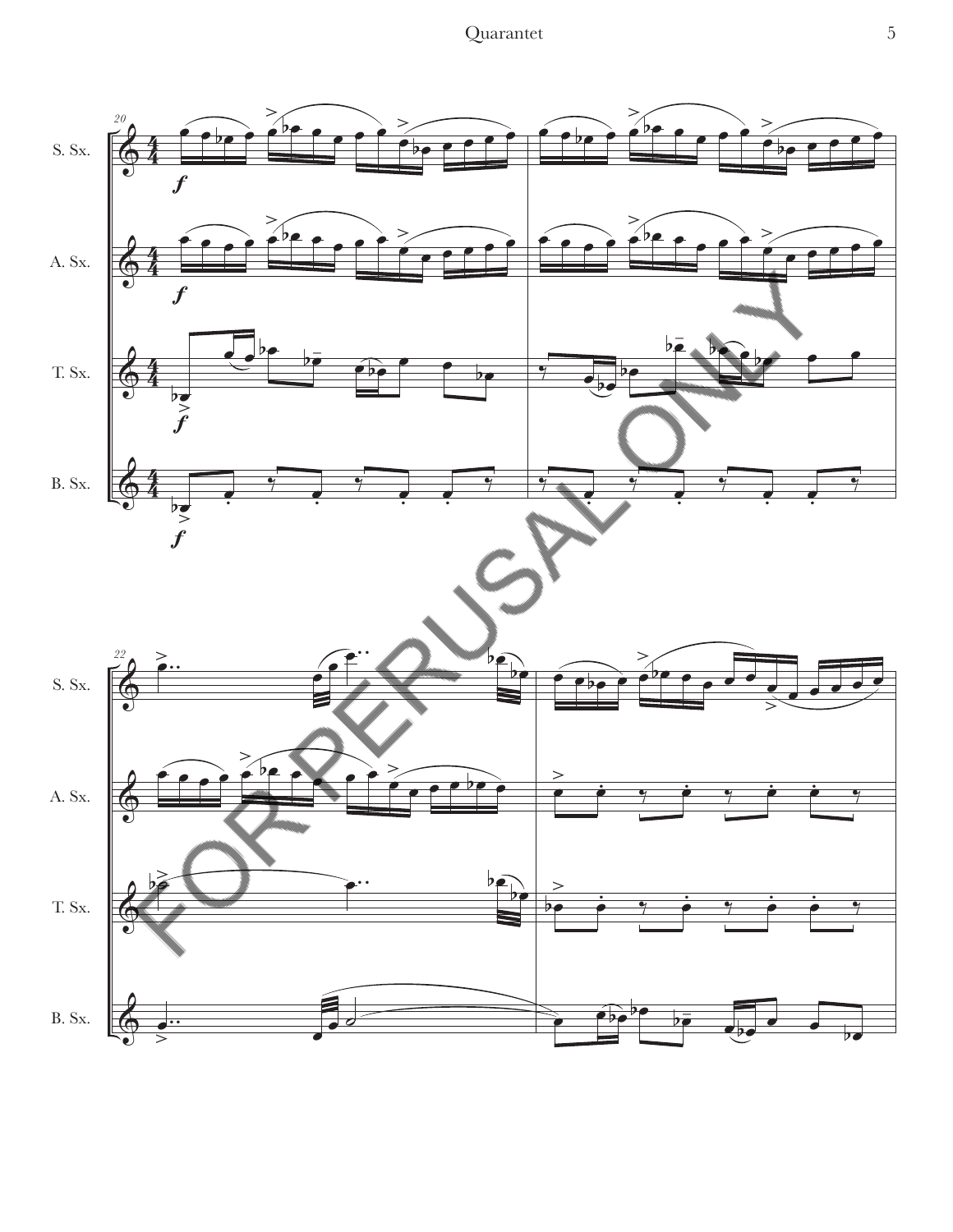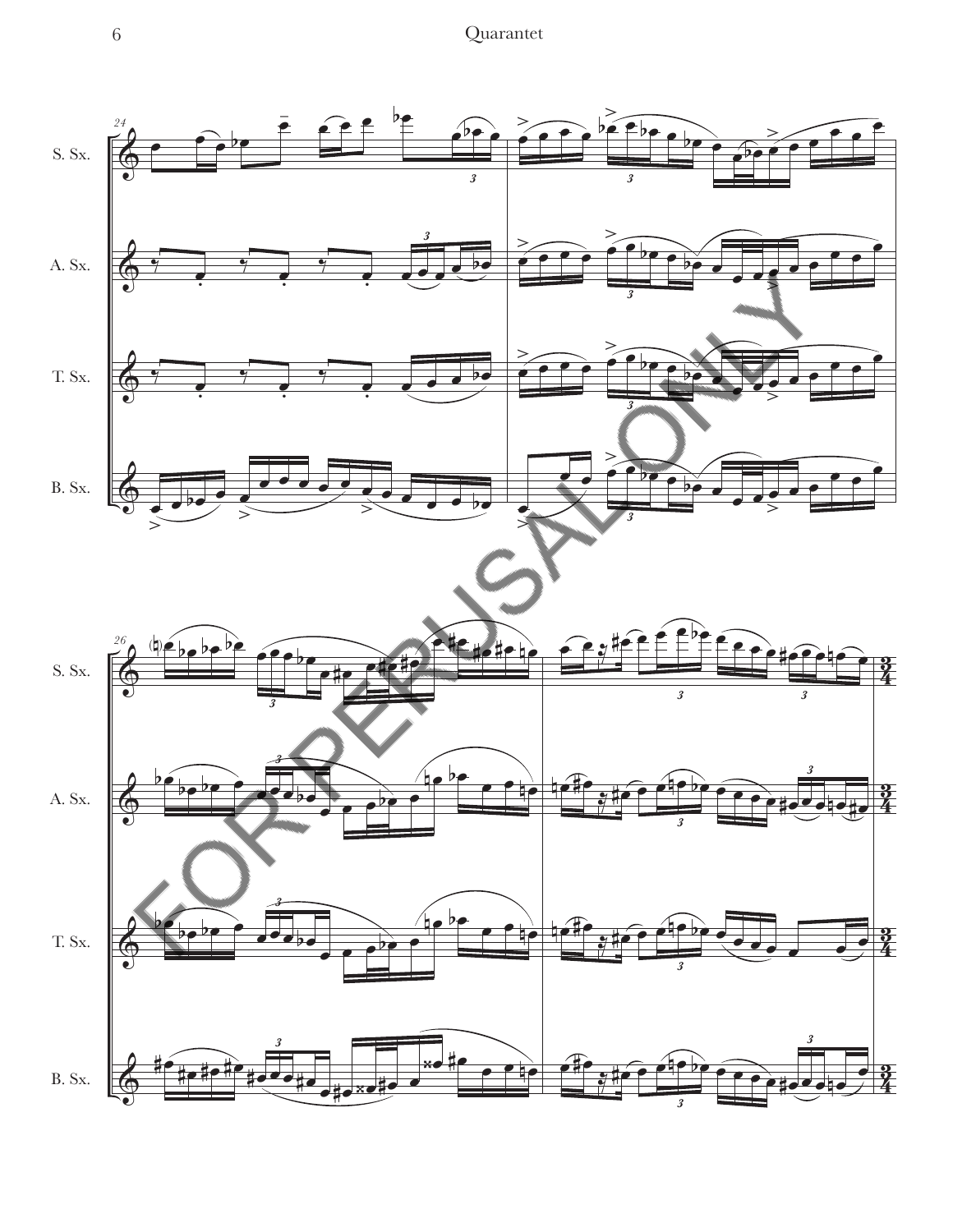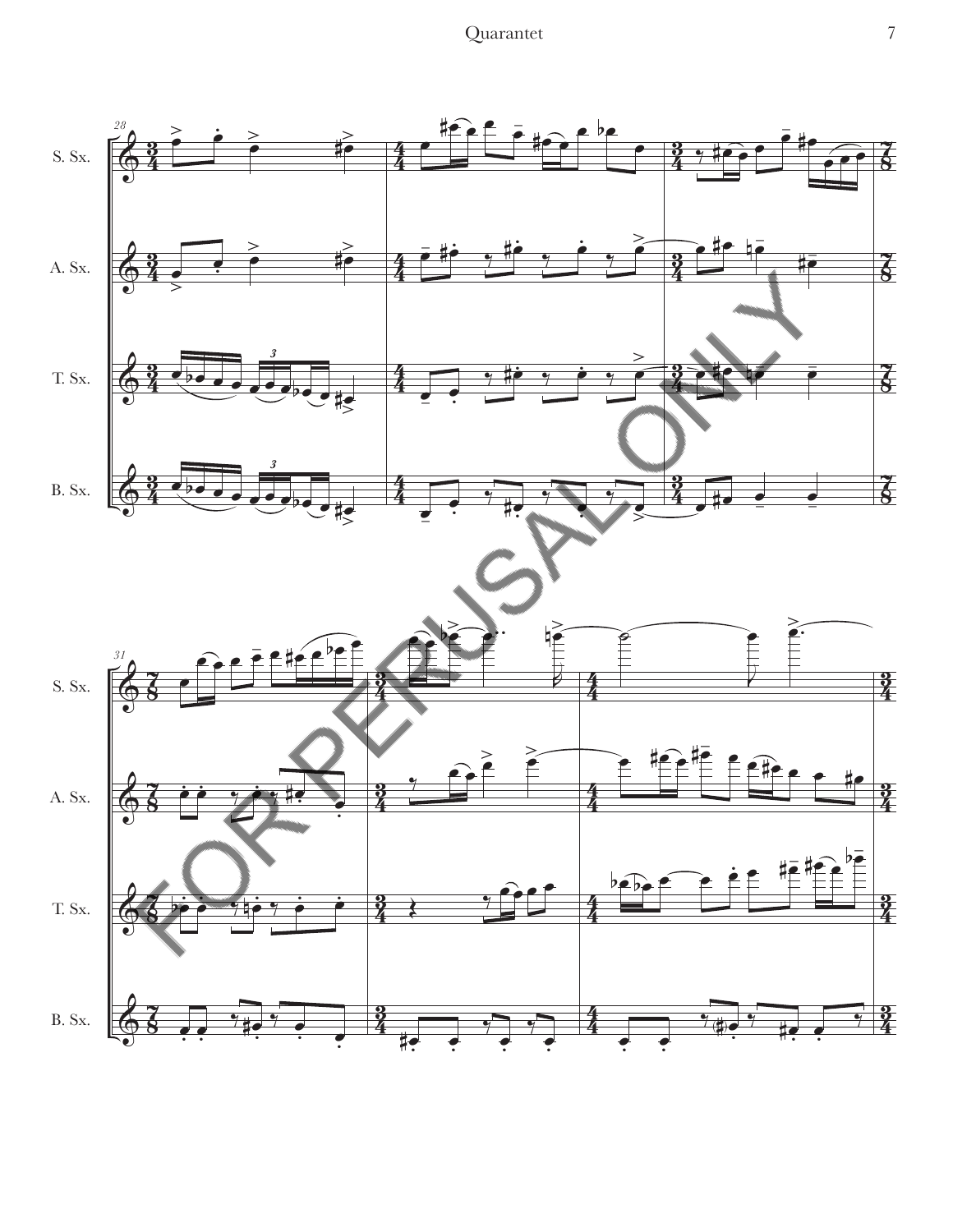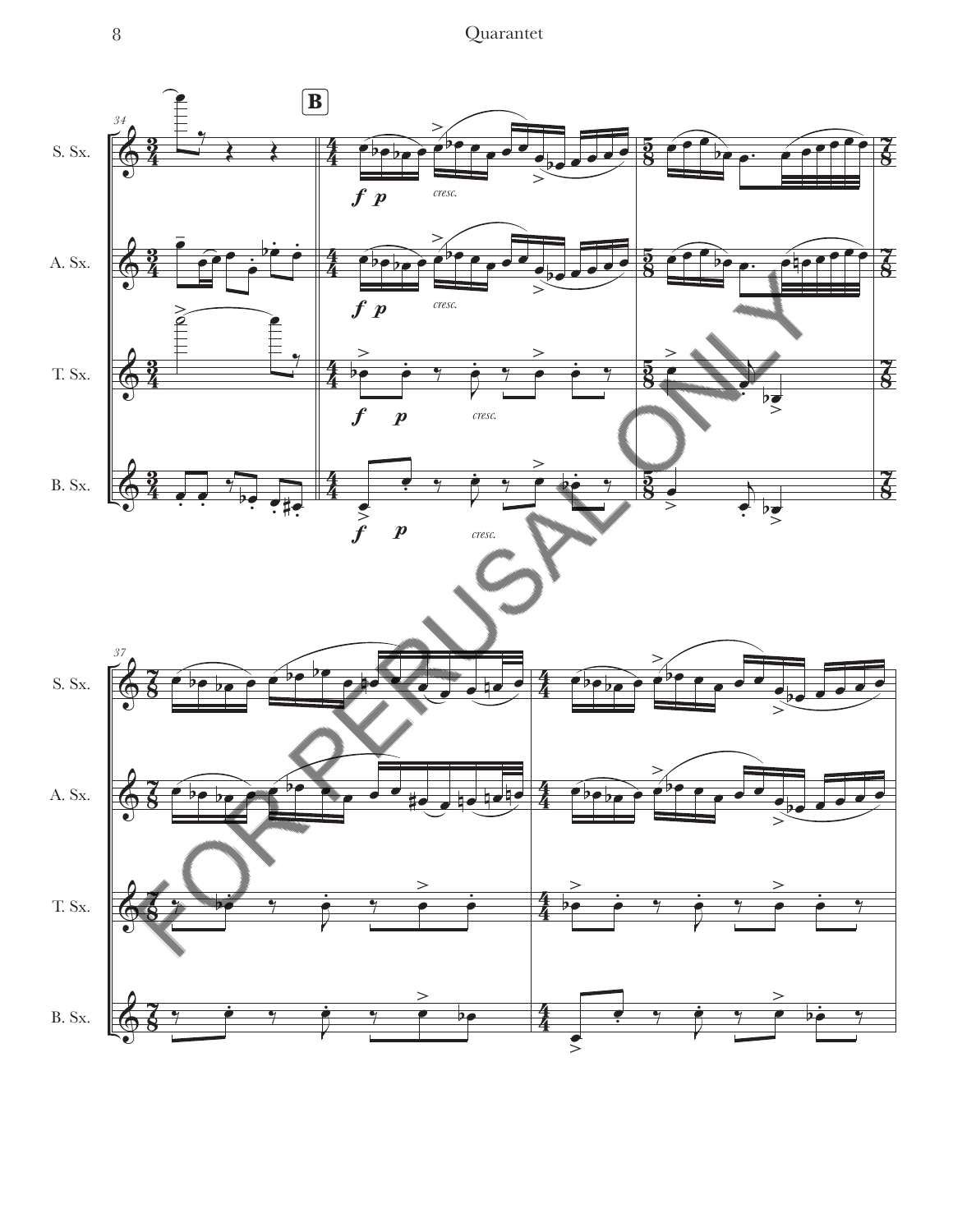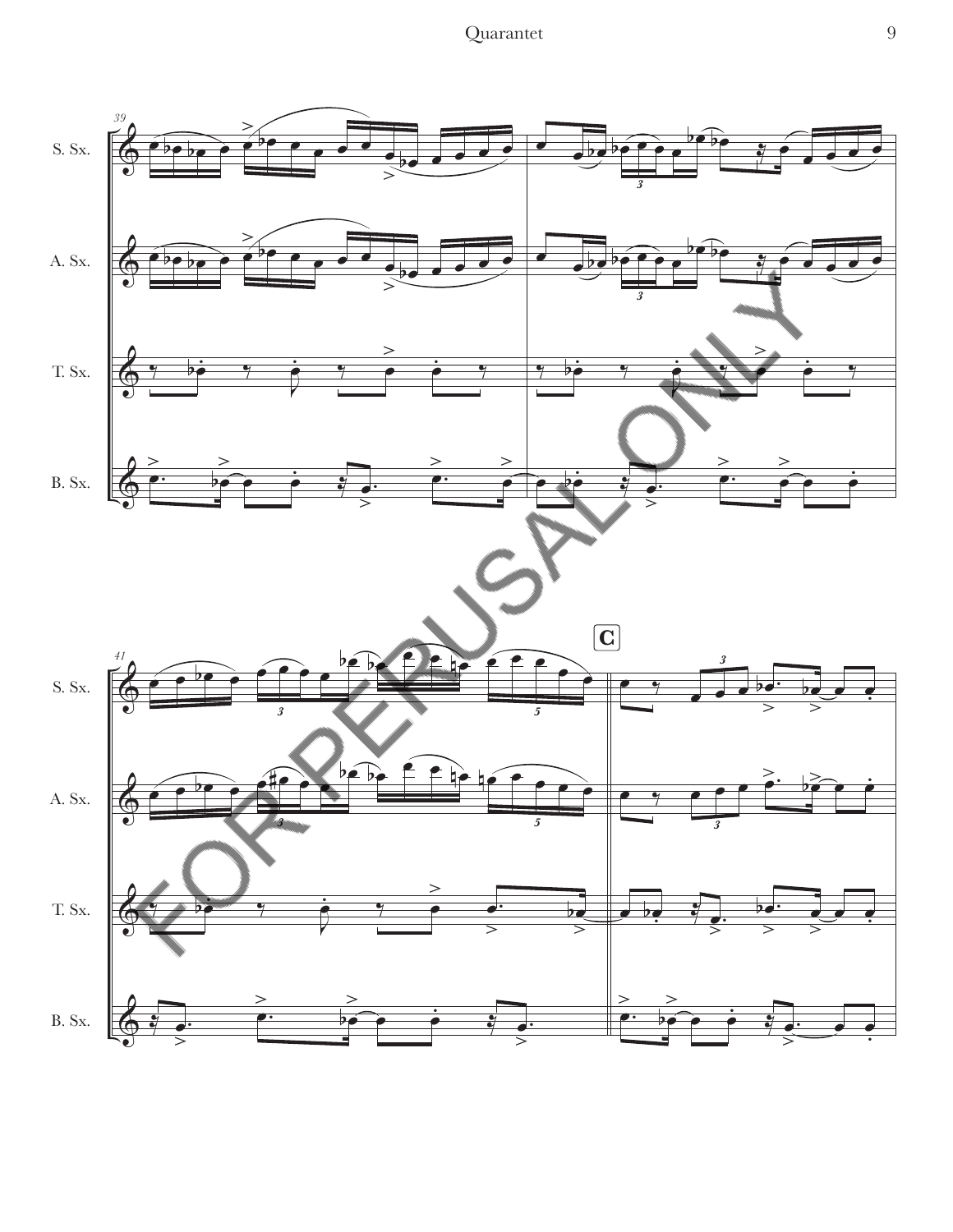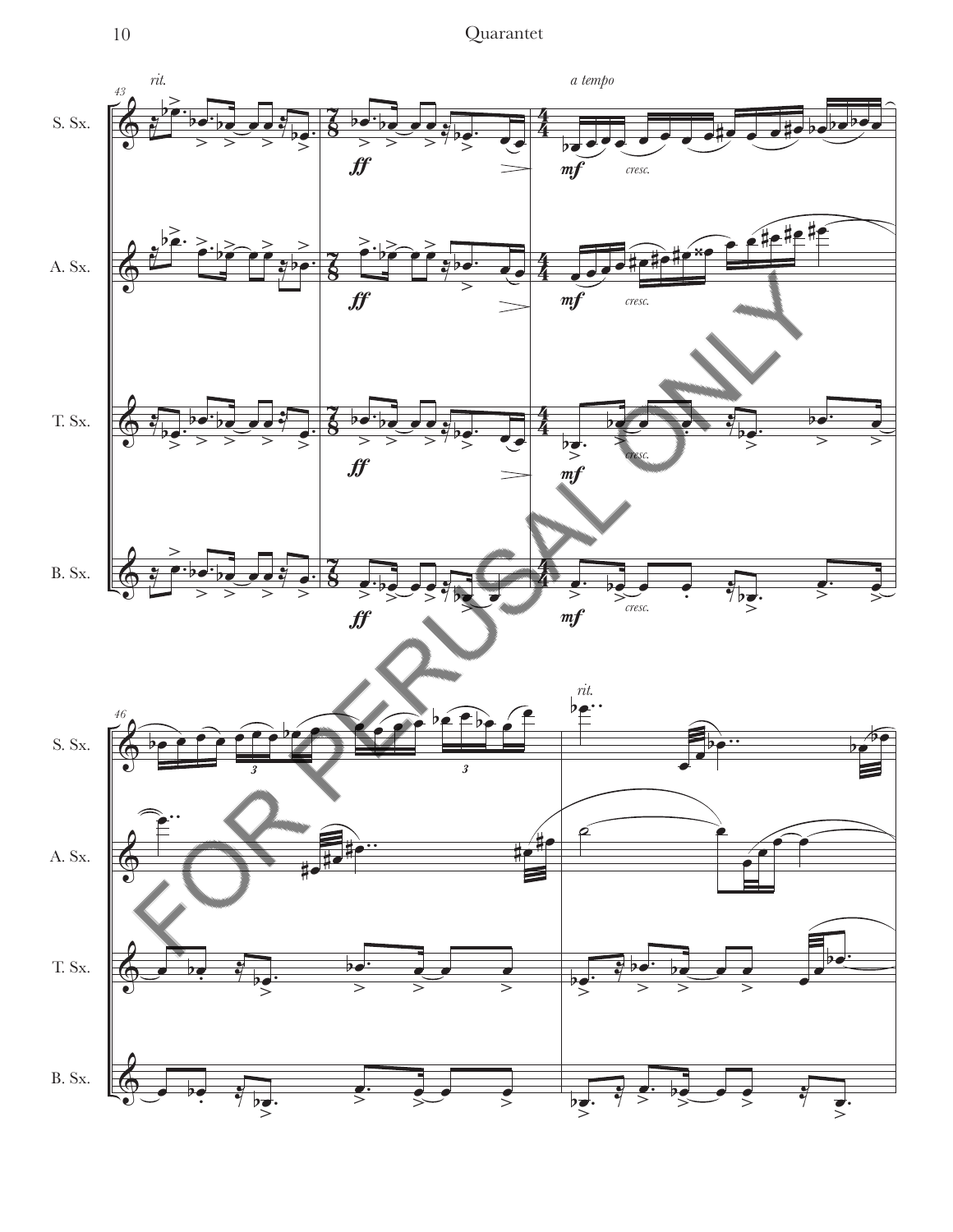![](_page_12_Figure_1.jpeg)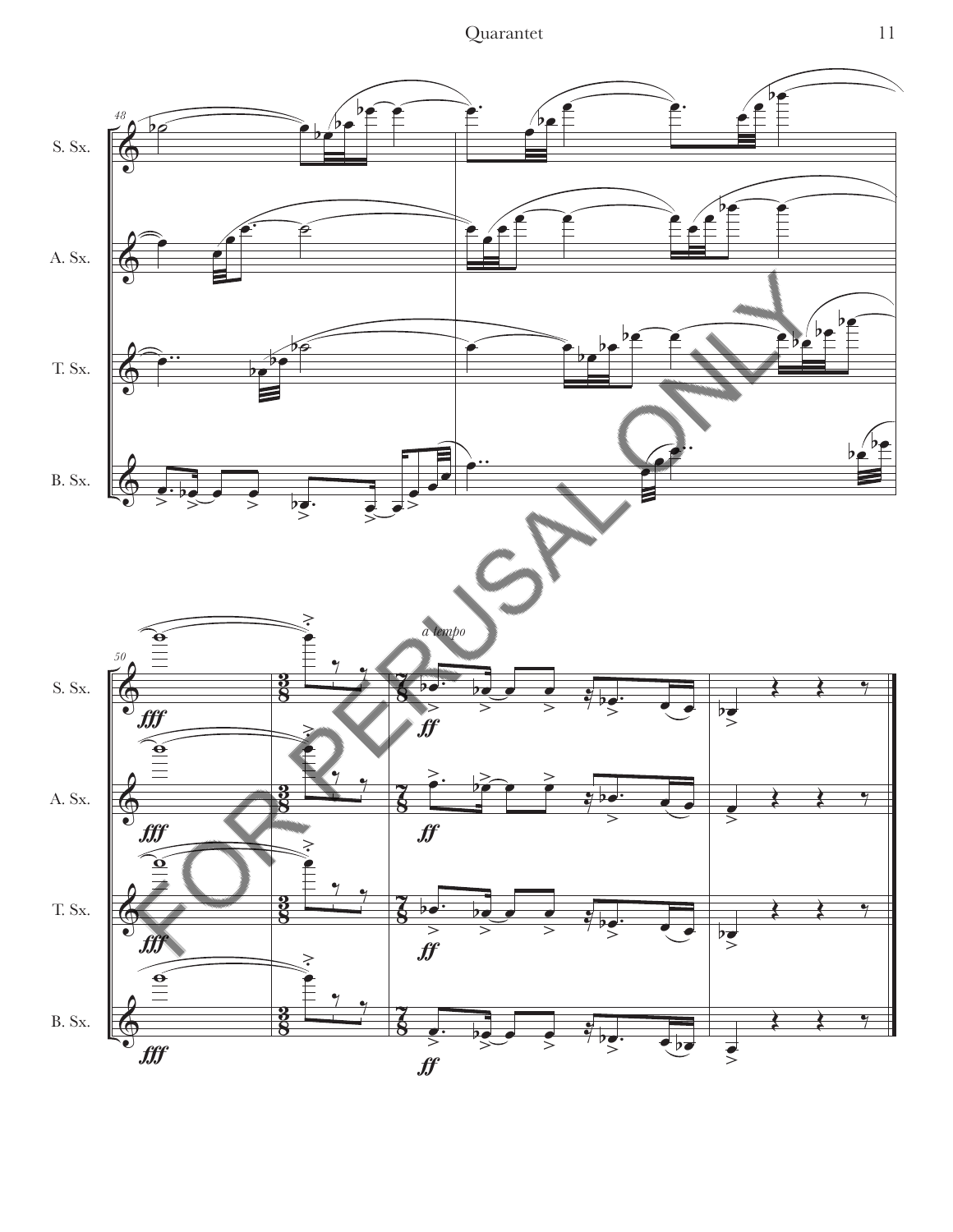![](_page_13_Figure_1.jpeg)

![](_page_13_Figure_2.jpeg)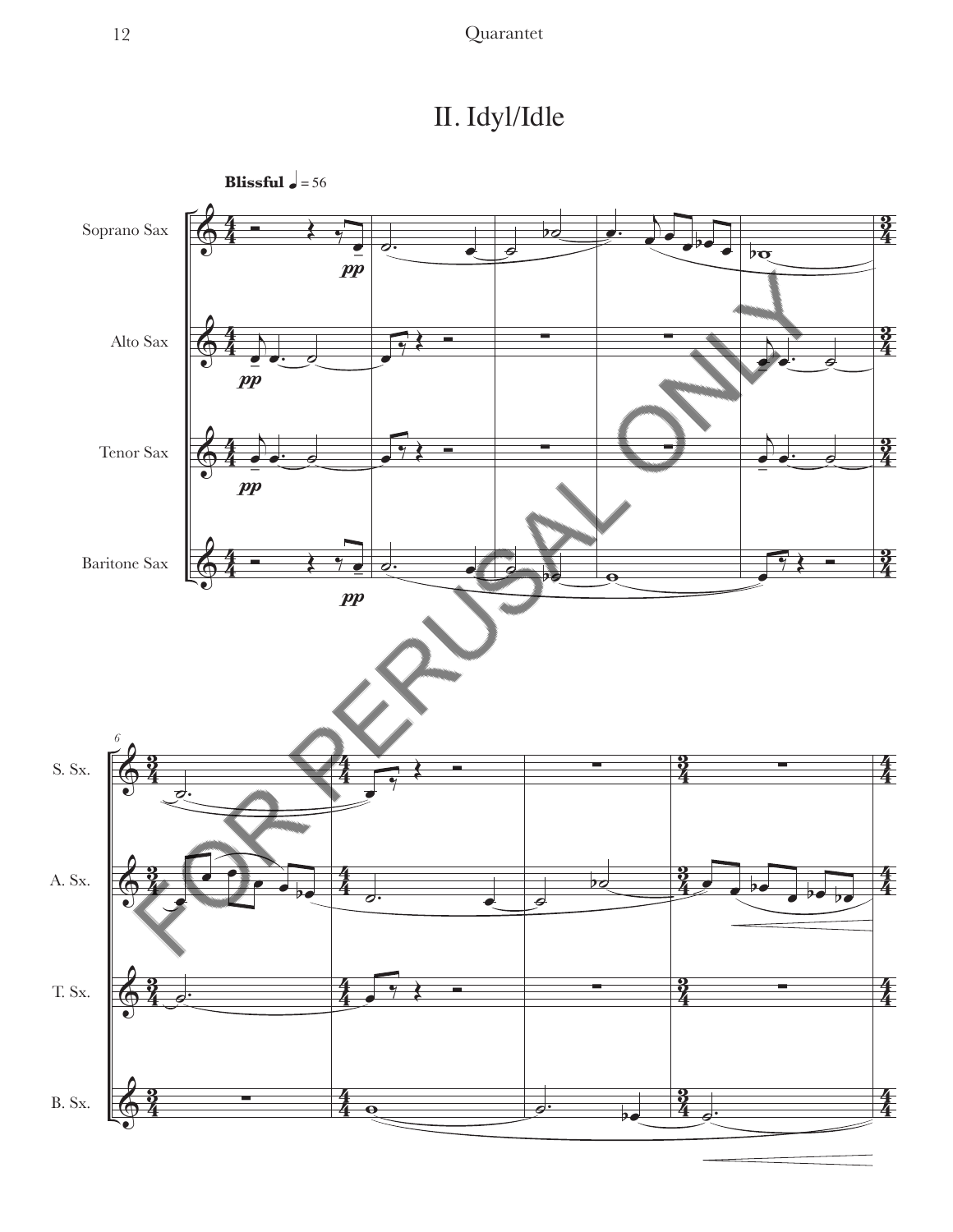![](_page_14_Figure_1.jpeg)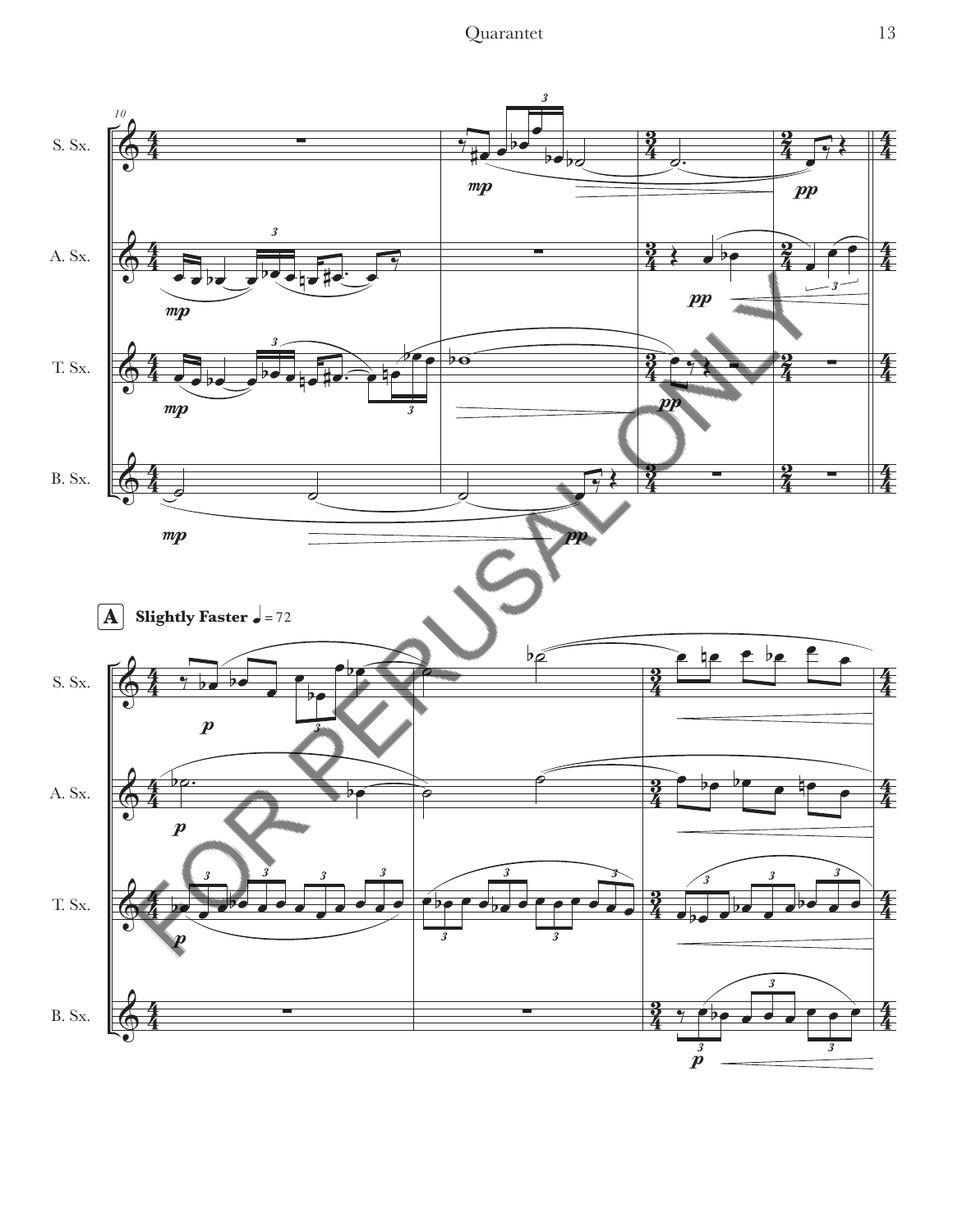![](_page_15_Figure_1.jpeg)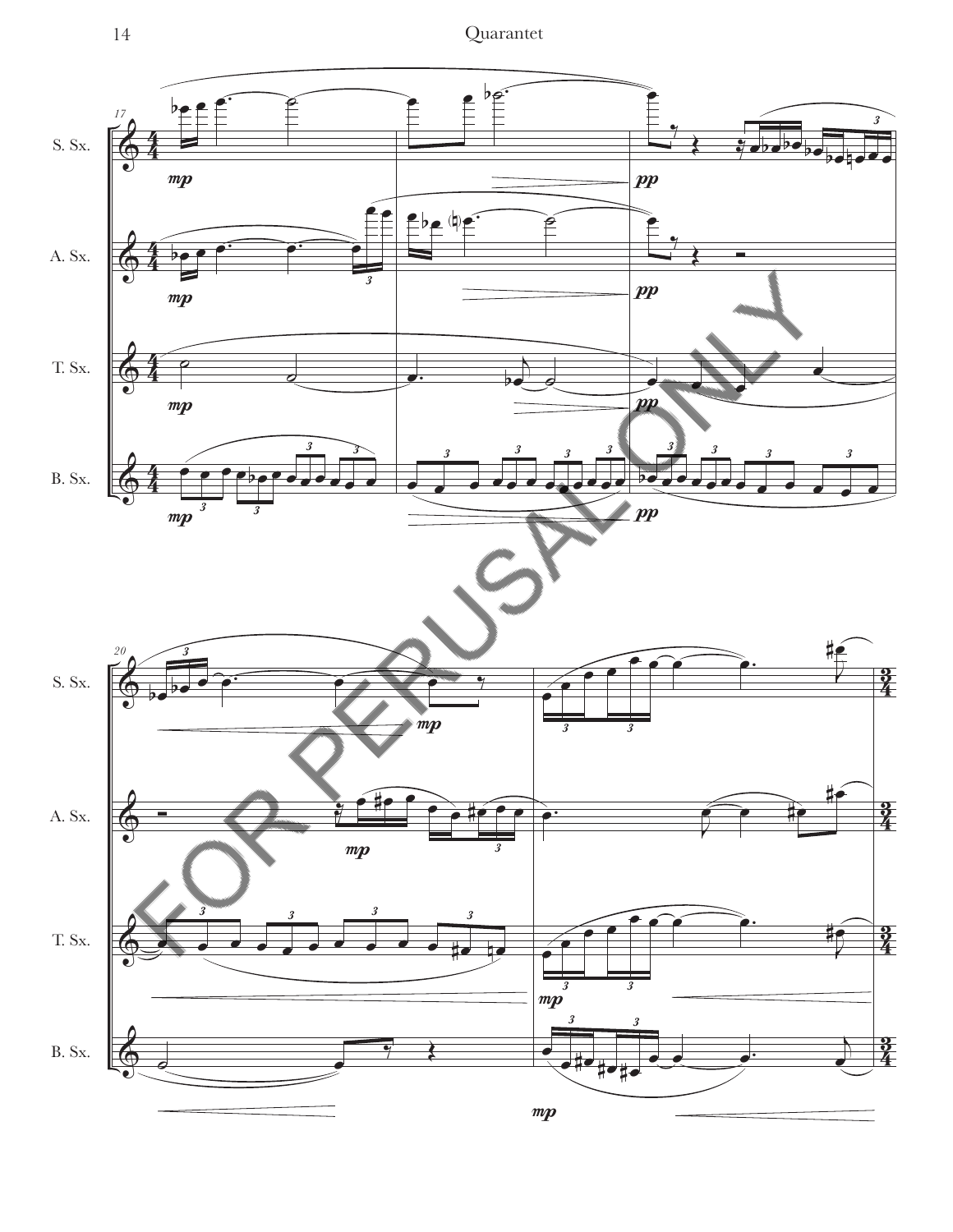![](_page_16_Figure_1.jpeg)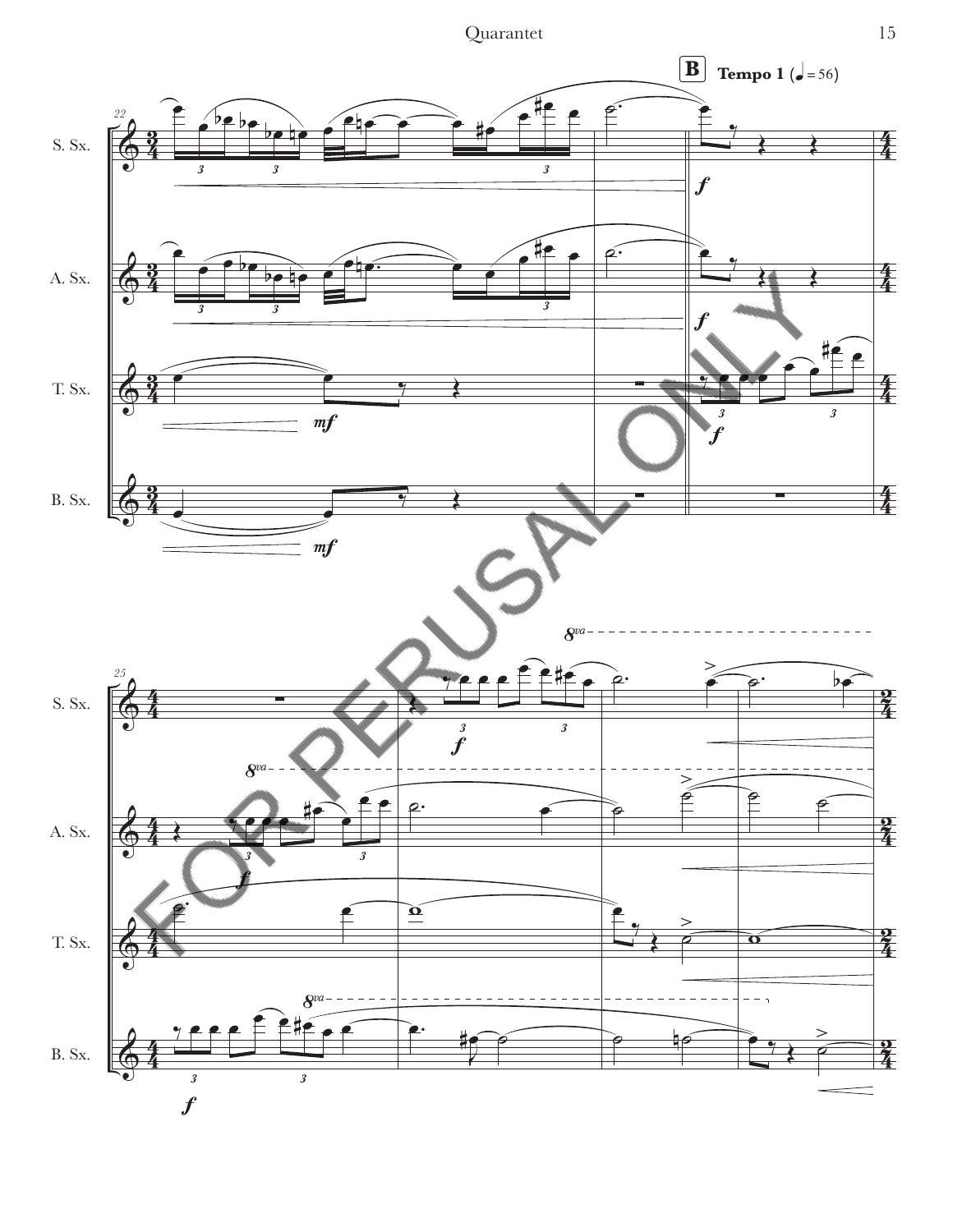![](_page_17_Figure_0.jpeg)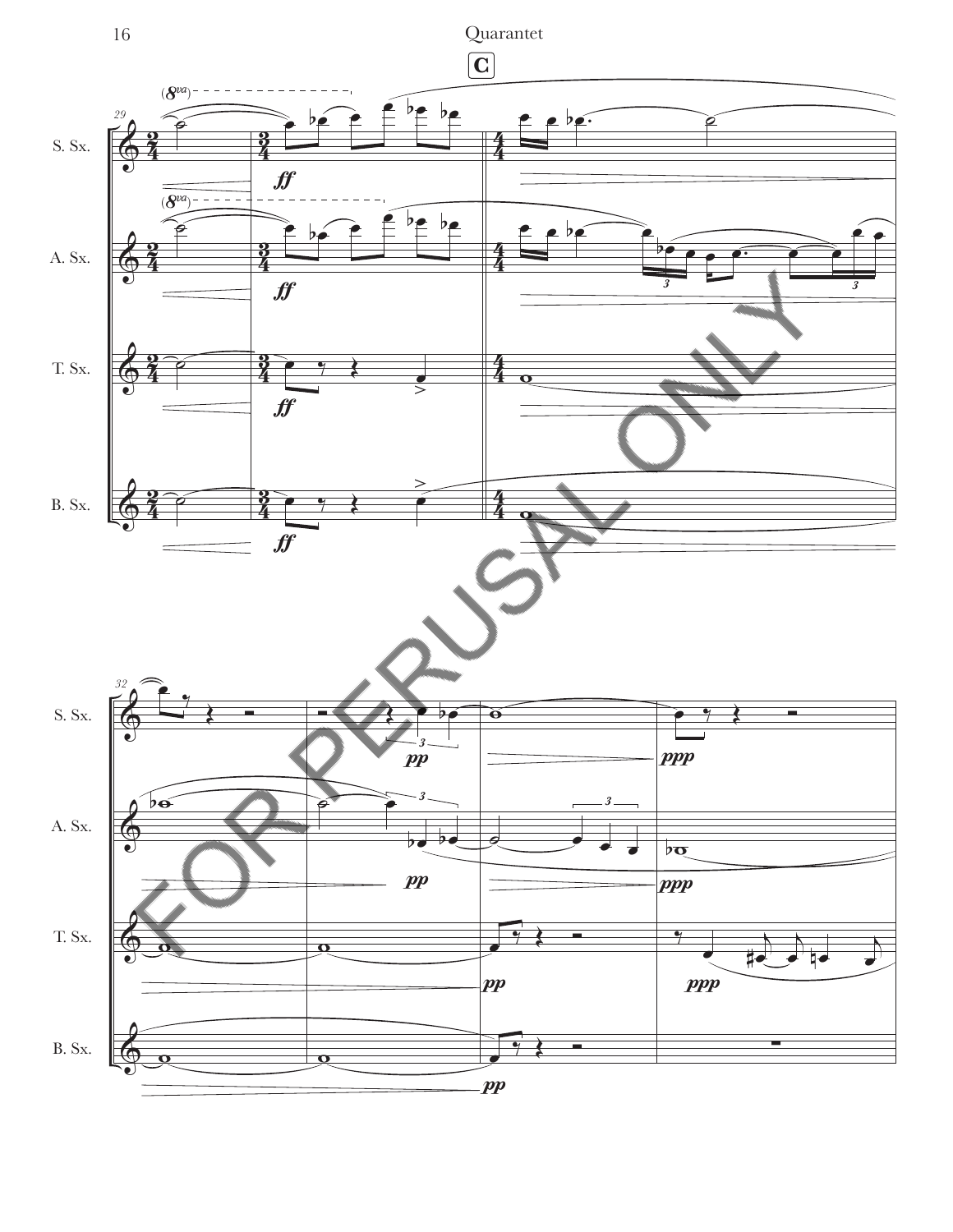![](_page_18_Figure_1.jpeg)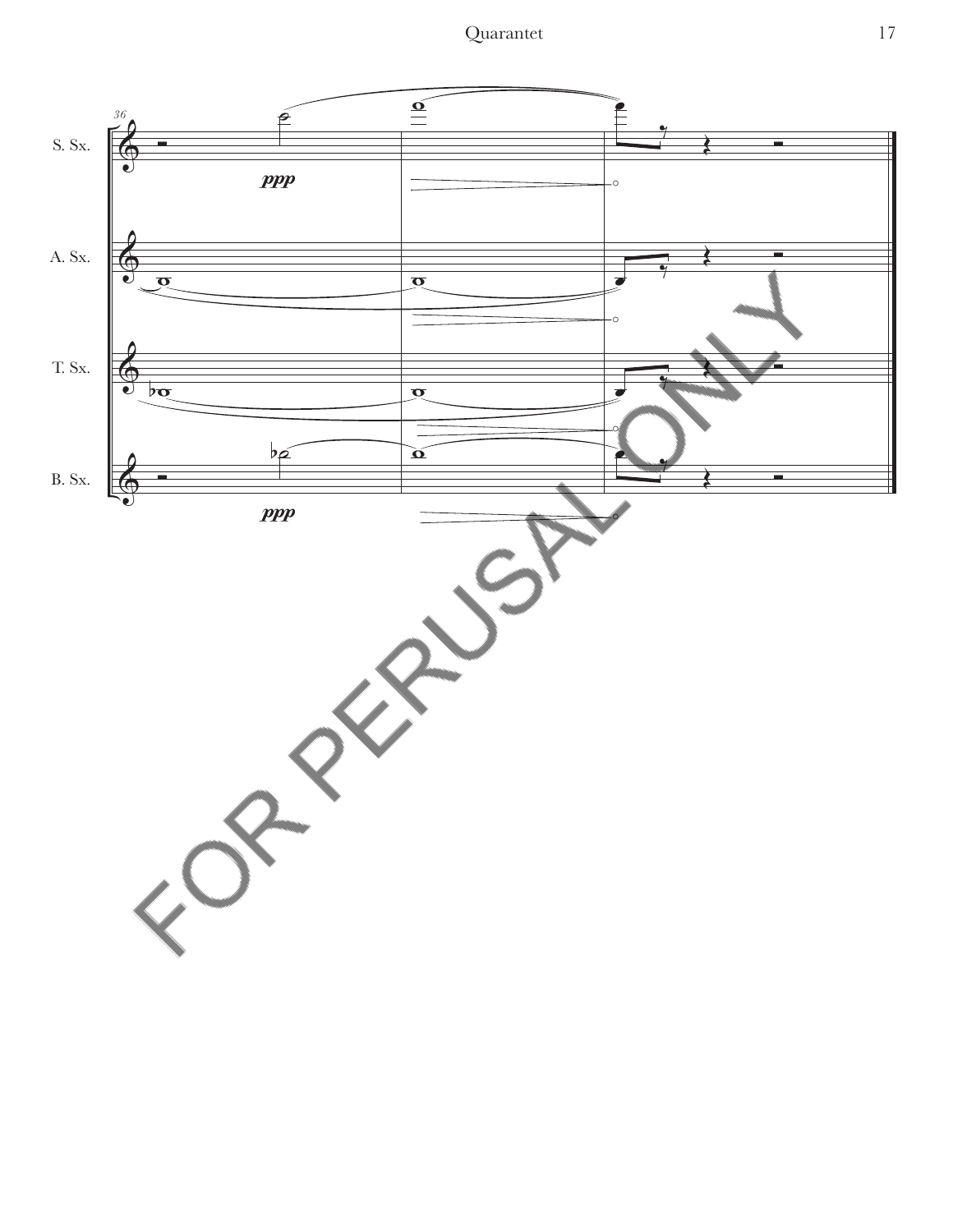![](_page_19_Figure_1.jpeg)

## III. Getting Into a [Slightly Repetitive] Groove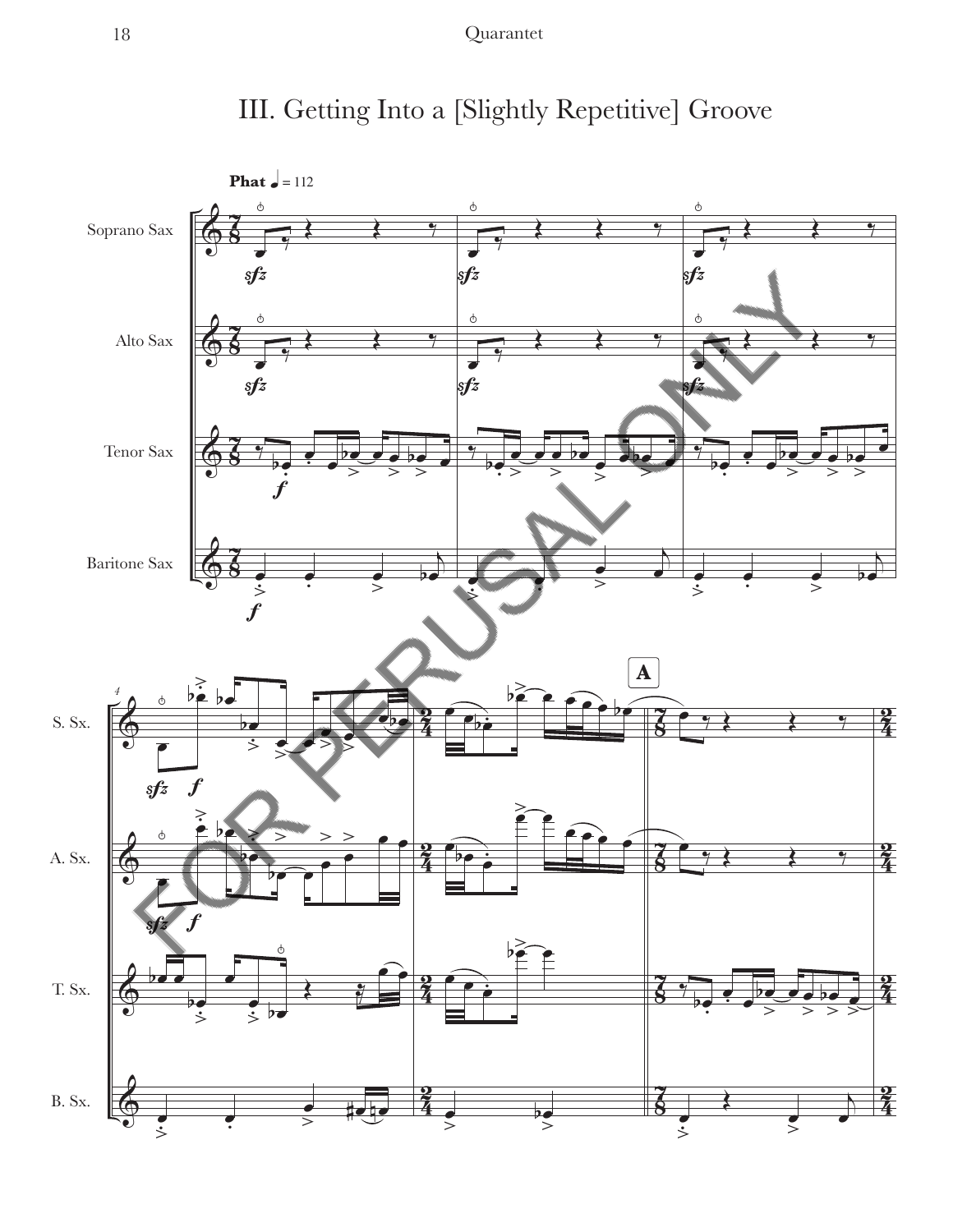![](_page_20_Figure_1.jpeg)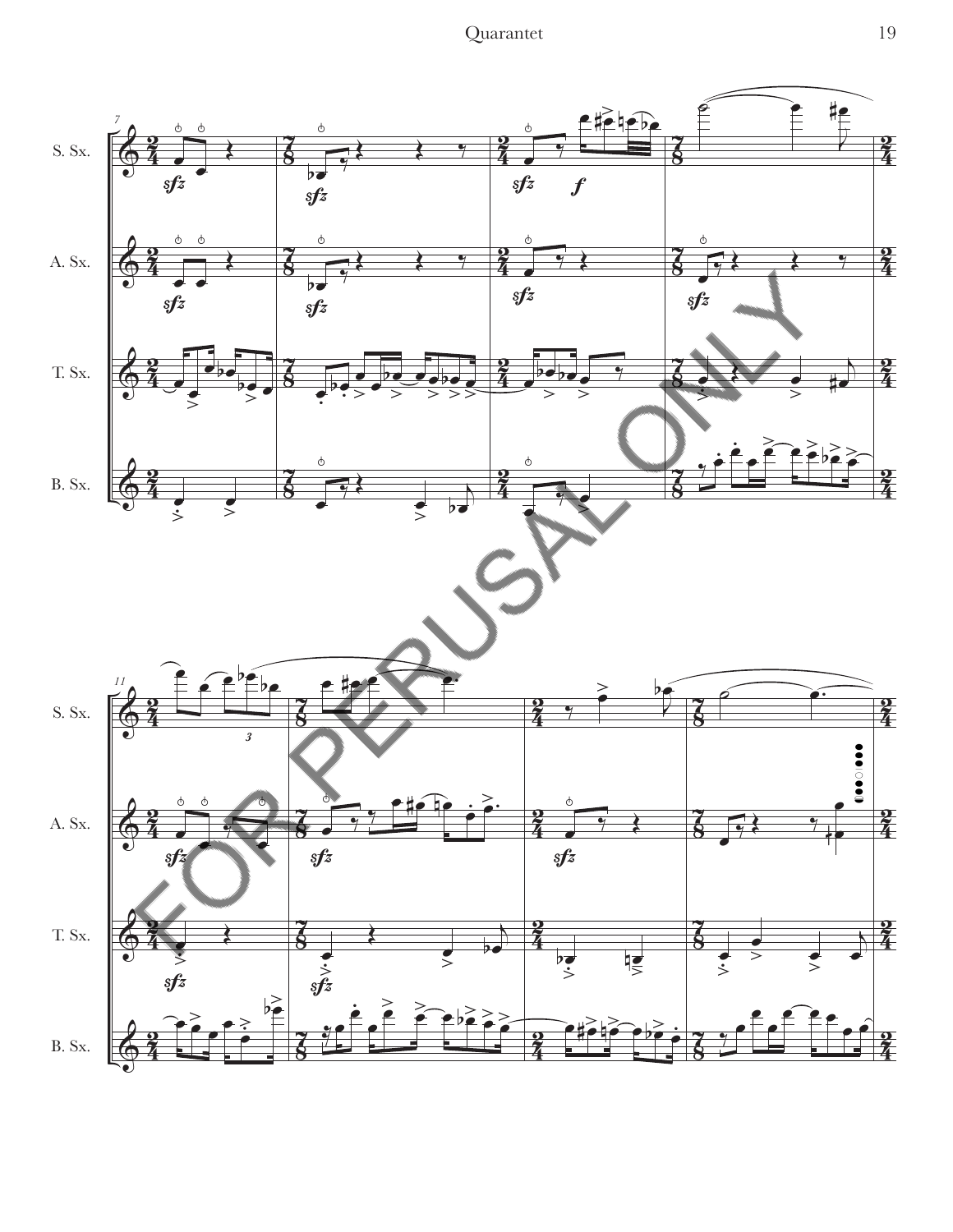![](_page_21_Figure_1.jpeg)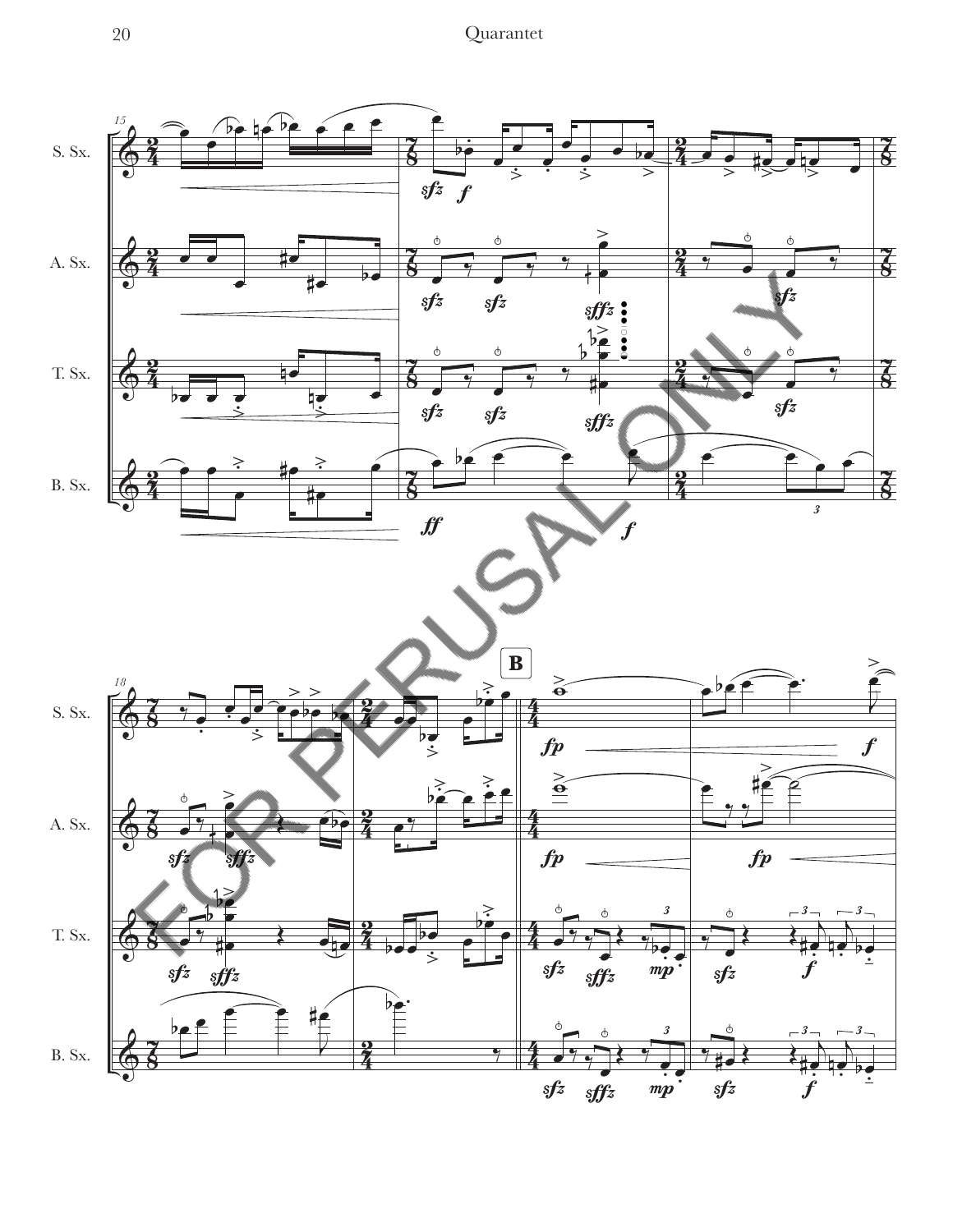![](_page_22_Figure_1.jpeg)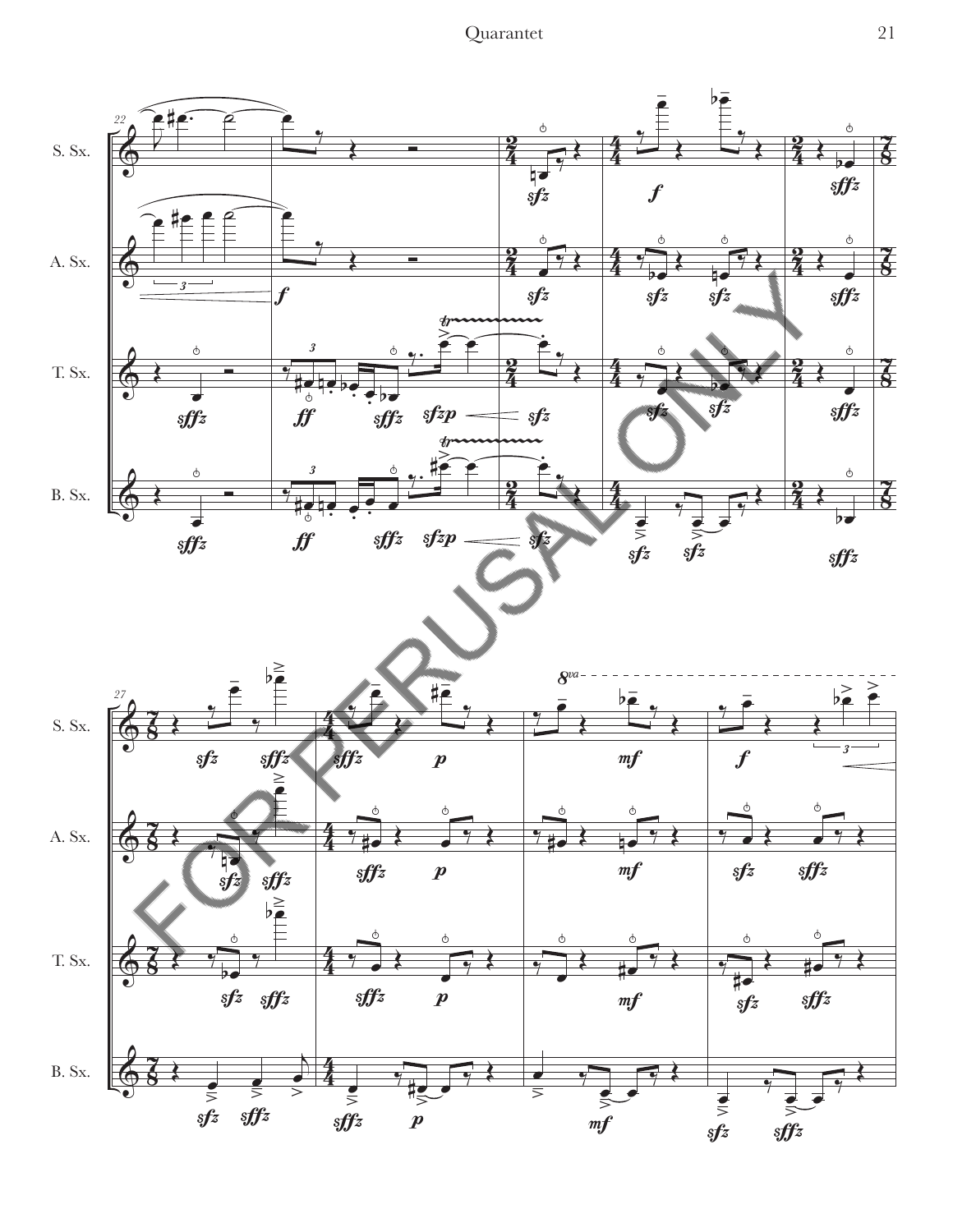![](_page_23_Figure_1.jpeg)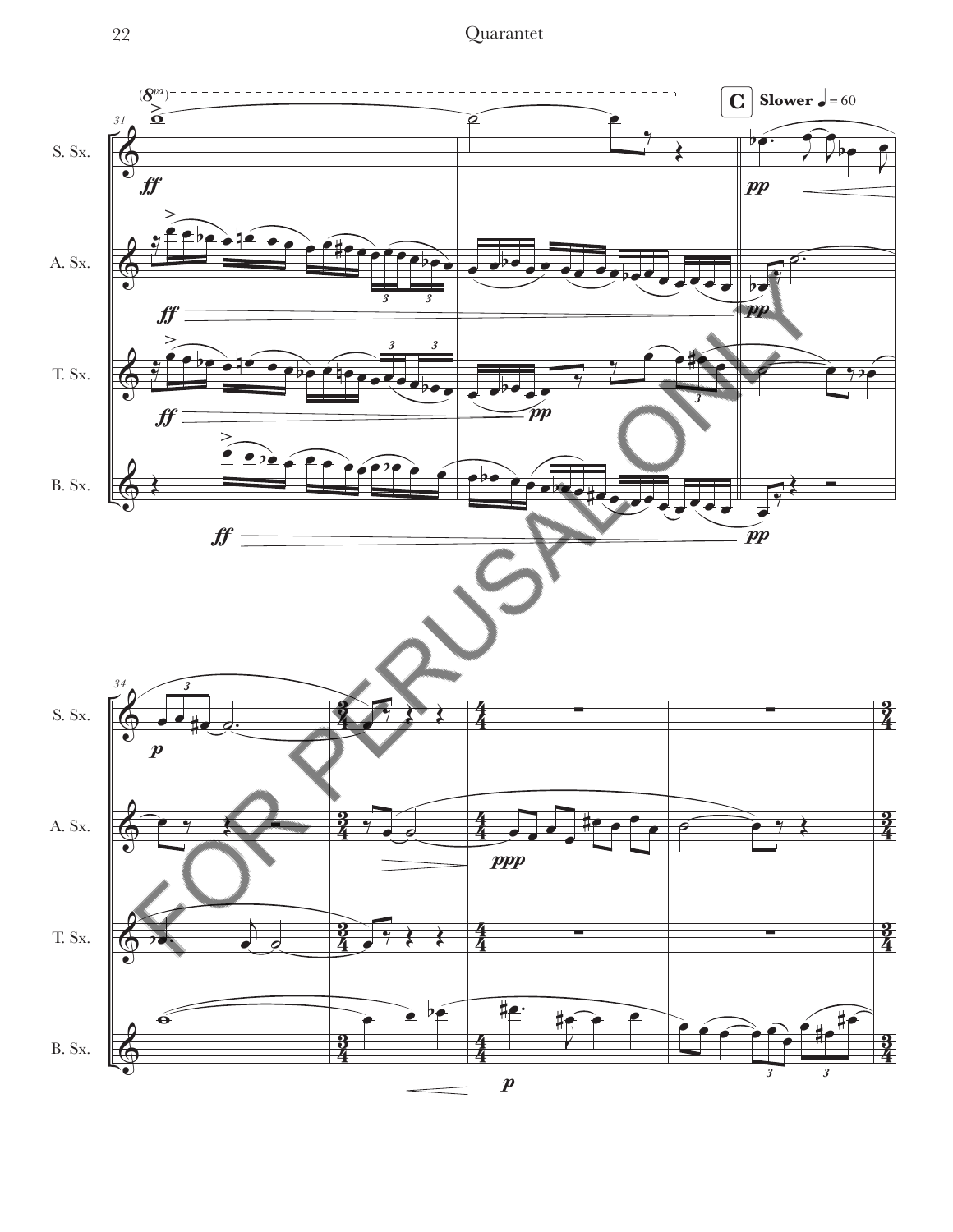![](_page_24_Figure_1.jpeg)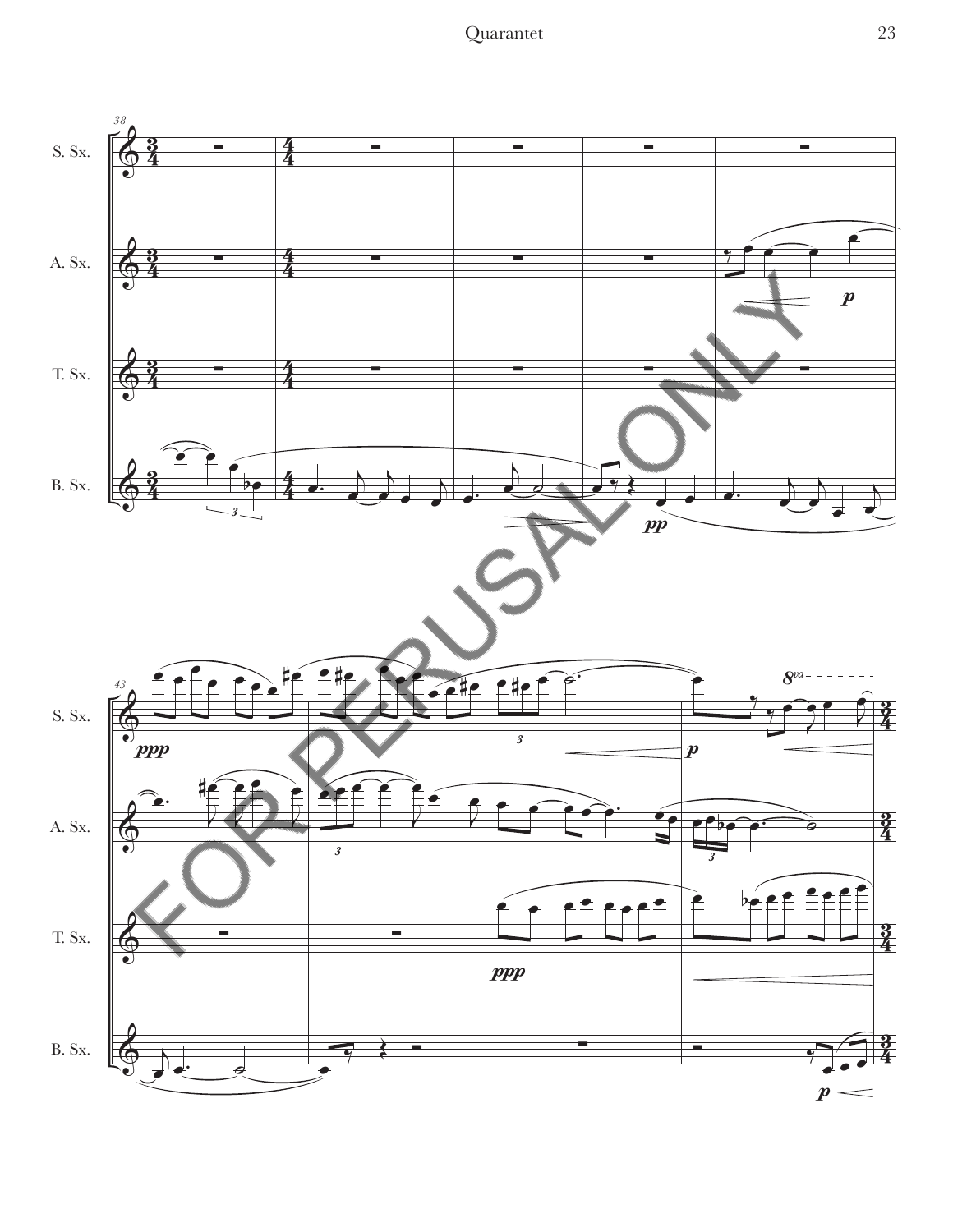![](_page_25_Figure_1.jpeg)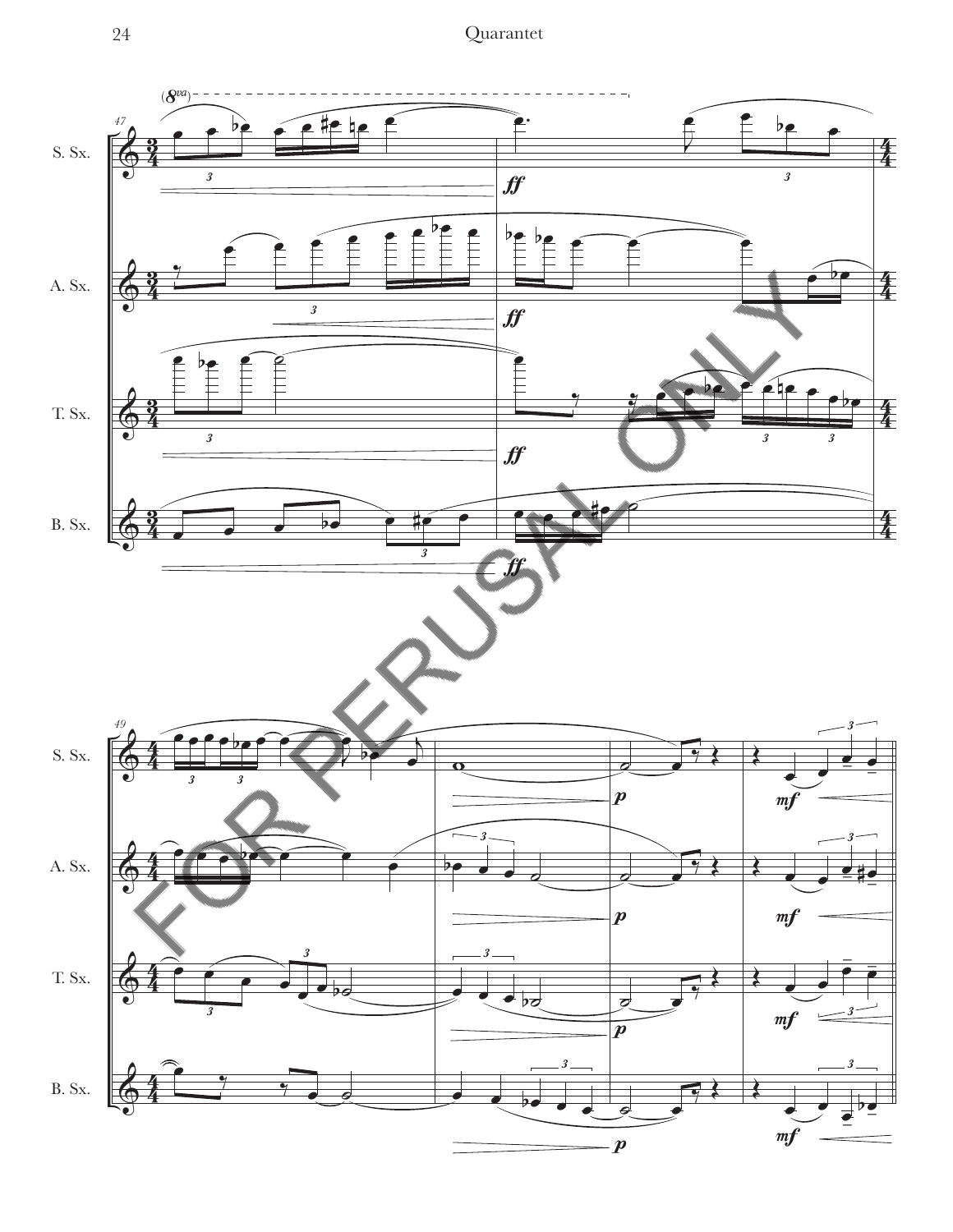![](_page_26_Figure_1.jpeg)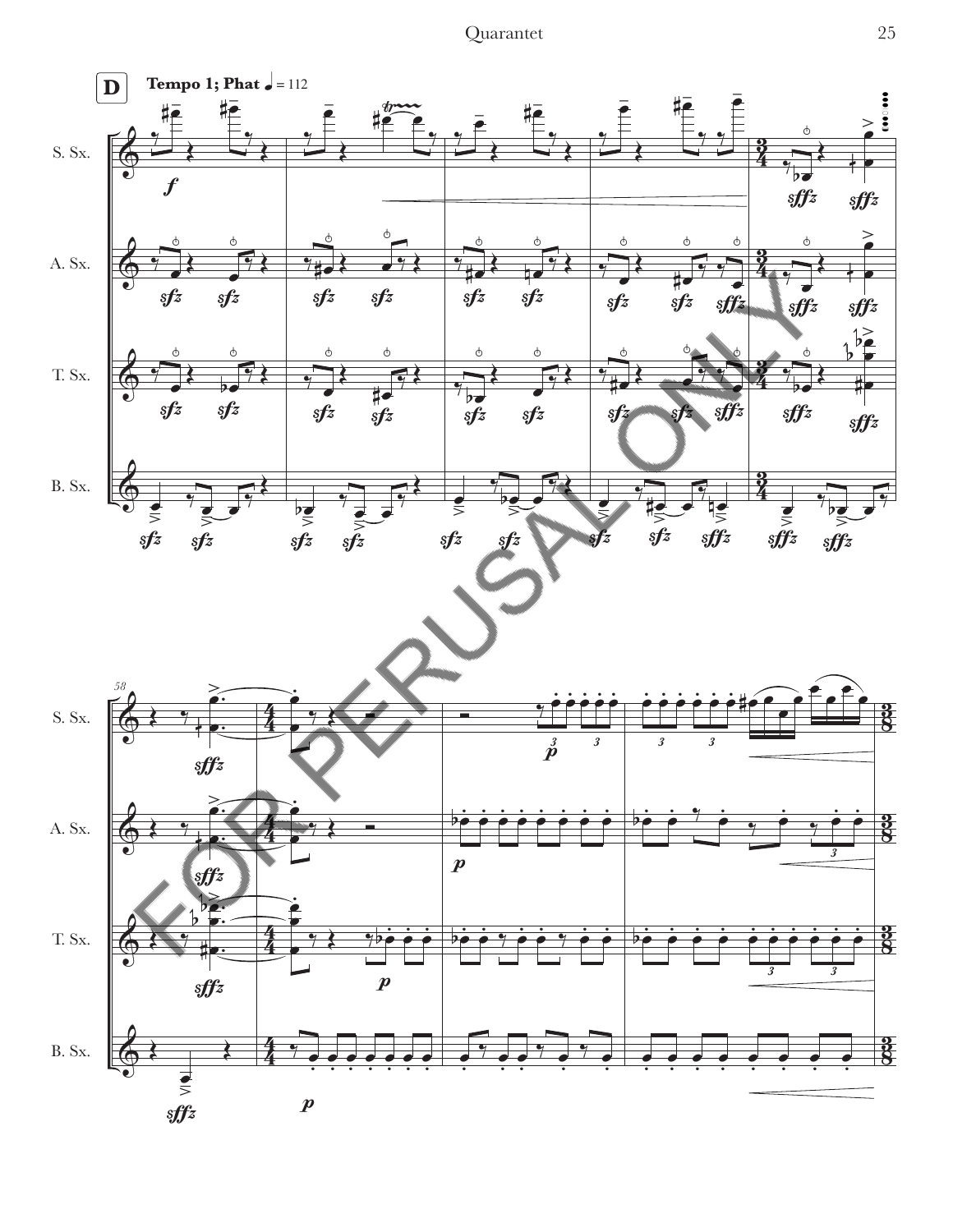![](_page_27_Figure_1.jpeg)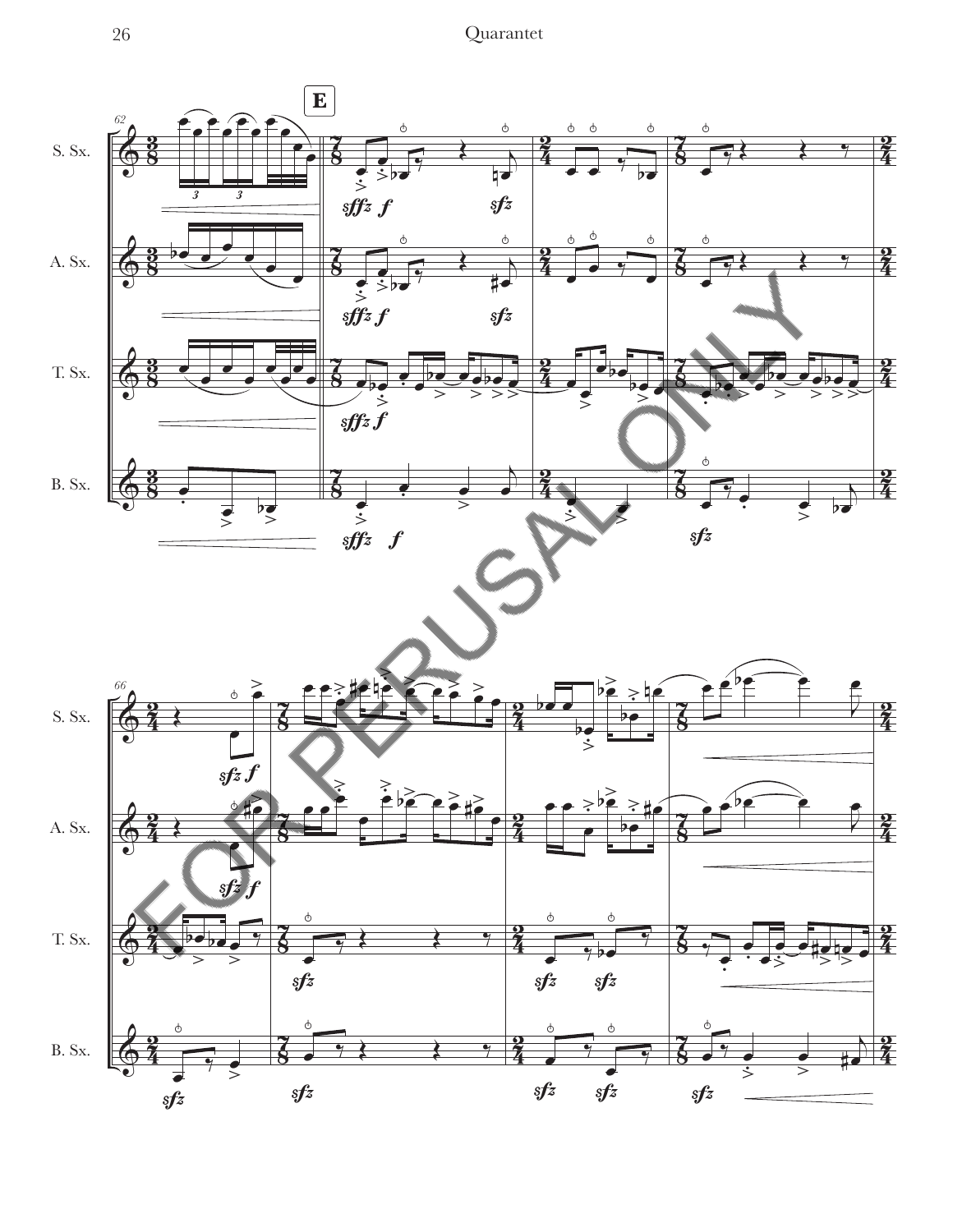![](_page_28_Figure_1.jpeg)